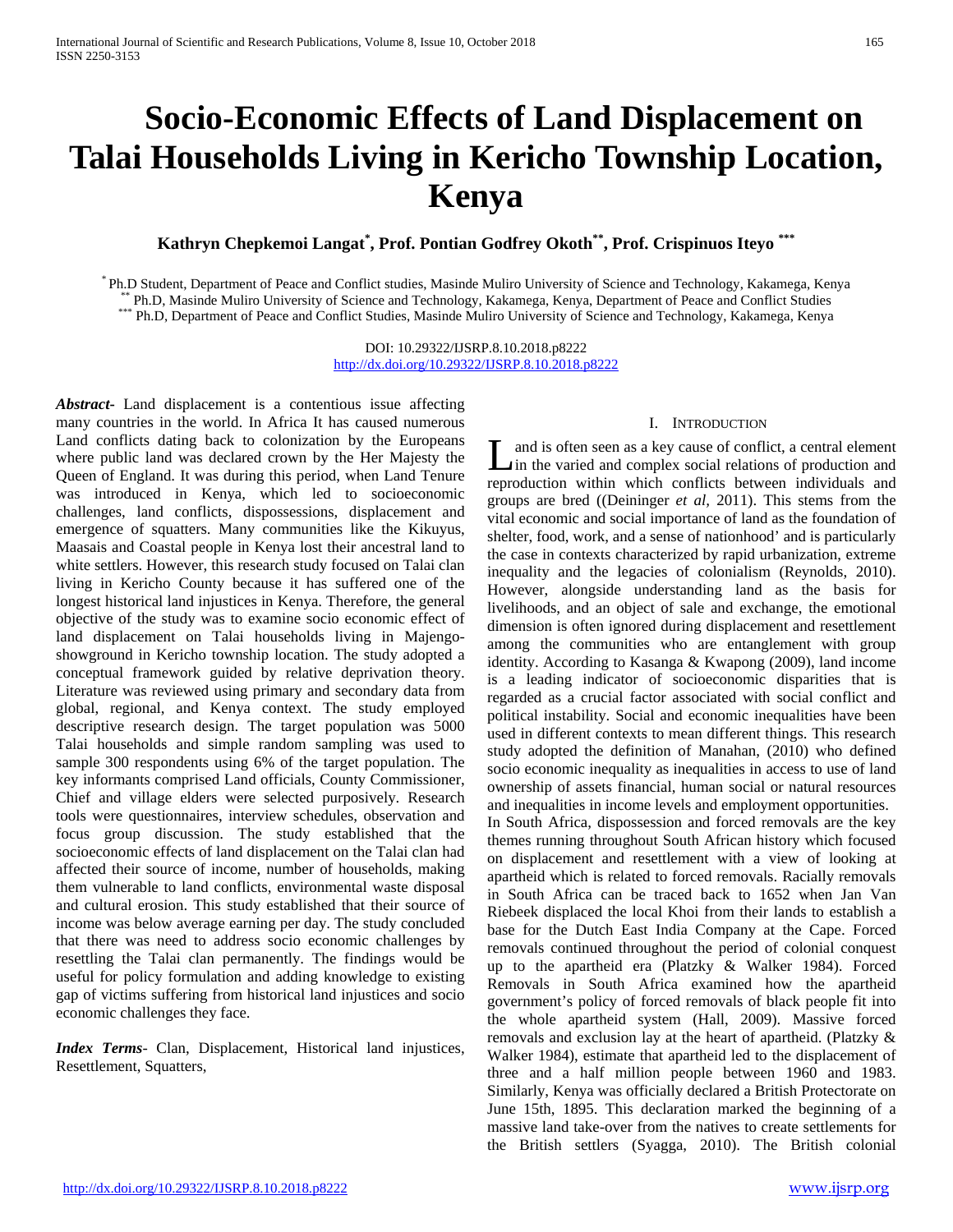government declared vast tracks of land in the colony, including land occupied by indigenous Africans, to be crown land. Crown land was the property of her Majesty, the queen of England (Huggins, 2012). It also created "native" reserves in which indigenous Africans were forced to live on. This left the best arable land to be cultivated by white settlers. As European settlers continued to expropriate more and more land during the  $2<sup>nd</sup>$  half of the nineteenth century, colonialists rapidly displaced the vast majority of Kenyans from their lands. It was this injustice that fueled the Mau Mau struggle in Central Kenya for independence (Anderson, 2011). Unfortunately, the post-colonial government failed to address the land issue and millions of Kenyan who had been kept in the reserves after the lost land to settlers, remained squatters in their own lands. The vicious struggle for land during the colonial period was due to displacements of Africans from their land. Land tenure led to global displacements of various indigenous communities in the world as witnessed (Harvey, 2006). The only difference is that the displacements in Africa in the period before independence involved the use of brutal force on the Africans by the colonialists thus there was hardly any market-oriented forces. It involved the use of dictatorial and draconian laws, which ensured that the best quality land went to the colonial settlers (Zwan, 2011). Massive population displacement and resettlement increases vulnerability to illness and causes serious declines in health levels due to the change in the environment and the unavailability of appropriate health services. Vulnerability to illness also resulted from an unsafe and insufficient water supply and poor sewerage systems that spread epidemic infections such as diarrhea, dysentery and waterborne diseases. Displacements caused social stress and psychological trauma which sometimes was accompanied by the outbreak of Malaria. De wet (2009), argues that emotional attachment that people can feel about their villages and land that their families have lived on for generations cannot be replicated in the resettlement areas because of the social disruptions involved in relocation. Land displacement often involves a change in the pattern of people accesses to resources as well as a change in livelihood strategies.

Kenya attained independence in 1963, and all public land became a commodity used by the different regimes to buy political patronage (Hughes, 2006). Unfortunately, the post-colonial government failed to address the land issue and millions of Kenyan who had been kept in the reserves after they lost land to settlers, remained squatters in their own lands. The struggle for reforms on land has been exacerbated by injustices and maladministration on land matters like conflicting land laws, outdated land laws being practiced, cumbersome process of planning, surveying, adjudication, settlement and land registration among others. Also manual land records accumulated over years, many land disputes and poor service delivery in government institutions (Syagga, 2006). This led to many historical land injustices meted on many communities in Kenya. Historical land injustices refer to wrongs that were committed against people and included forceful evictions from their rightful lands. It is coupled with the acquisition of land after independence and, more particularly, the rights of communities that were displaced by colonialists (Kameri, 2009). A few civil society institutions have been at the forefront in agitating for a relook at the issue as it threatens to disrupt peace and harmony in

the country. It has been a cause of many deaths and social tensions as portrayed in post election violence in 2008 which led to many communities being internally displaced from their land. Therefore it was in view of this background that this study sought to examine the socioeconomic effect of land displacement on the Talai community living in township location in Kericho County

# II. STATEMENT OF PROBLEM

 When Kenya gained independence in 1963, there were hopes that those dispossessed would be resettled on their land or compensated with allocation of land elsewhere. To address the land question, Kenya voted for achange of the constitution in the promulgation of 2010 constitution to address land issues. However, the issue of resettling the squatters in Kenya has not been addressed to the fullest. According to The Truth Justice Reconciliation Commission of (2014) the Talai clan has been classified as minority group which have suffered the longest historical land injustices since the colonial period in East Africa. Talai clan is a minority group among the larger Kalenjin community in Kenya. They are known as *orkoiik* or *Laibons* by another name. However, the colonial government referred to them as laibons (Orchardson, 1961). The clan was displaced after Nandi resistance that lasted for over 10years when their chief, Koitalel Samoie was killed in 1905 by British captain Meinertzhagen for resisting the British colonial government. As a result, the family members of Koitalel Arap Samoei were displaced to Baringo ,Narok and Kericho according to (Ngasura, 1995). This is how the Talai clan members found themselves in Kericho. Their stay in Kericho was cut short in 1934 when 700 Talai clan members from Nandi, were rounded up and deported to Gwassi Island in Homabay South Nyanza for refusing to hand over their land to British investors to plant tea bushes. The Talai clan remained in Gwassi until 1962 when the departing British colonial government returned them to their old district of Kericho and allowed them to settle down on the outskirts of Kericho town on government land pending possible resettlement by the new government of Jomo Kenyatta. Since then, the Talai clan members are still squatting waiting for the government to resettle them. It was in view of this background that this study sought to assess the socioeconomic effects of land displacement on the Talai households leaving in Kericho Township location in Kericho County.

# **1.1 Overall Objective**

 To analyze socio-economic effects of land displacement on Talai households living in Kericho Township Location in Kericho County, Kenya

# **1.2 Scope of the Study**

 The study focused on Talai clan living in Majengo, Showground, Township, and prison farm, in Kericho Township and part of kapkugerwet location. The study was limited to socioeconomic effects of land displacement only on resettlement of Talai clan with a possible aim of attaining permanent resettlement. Data collection was done between December 1<sup>st</sup>,  $2017$  and January  $30<sup>th</sup>$ ,  $2018$ .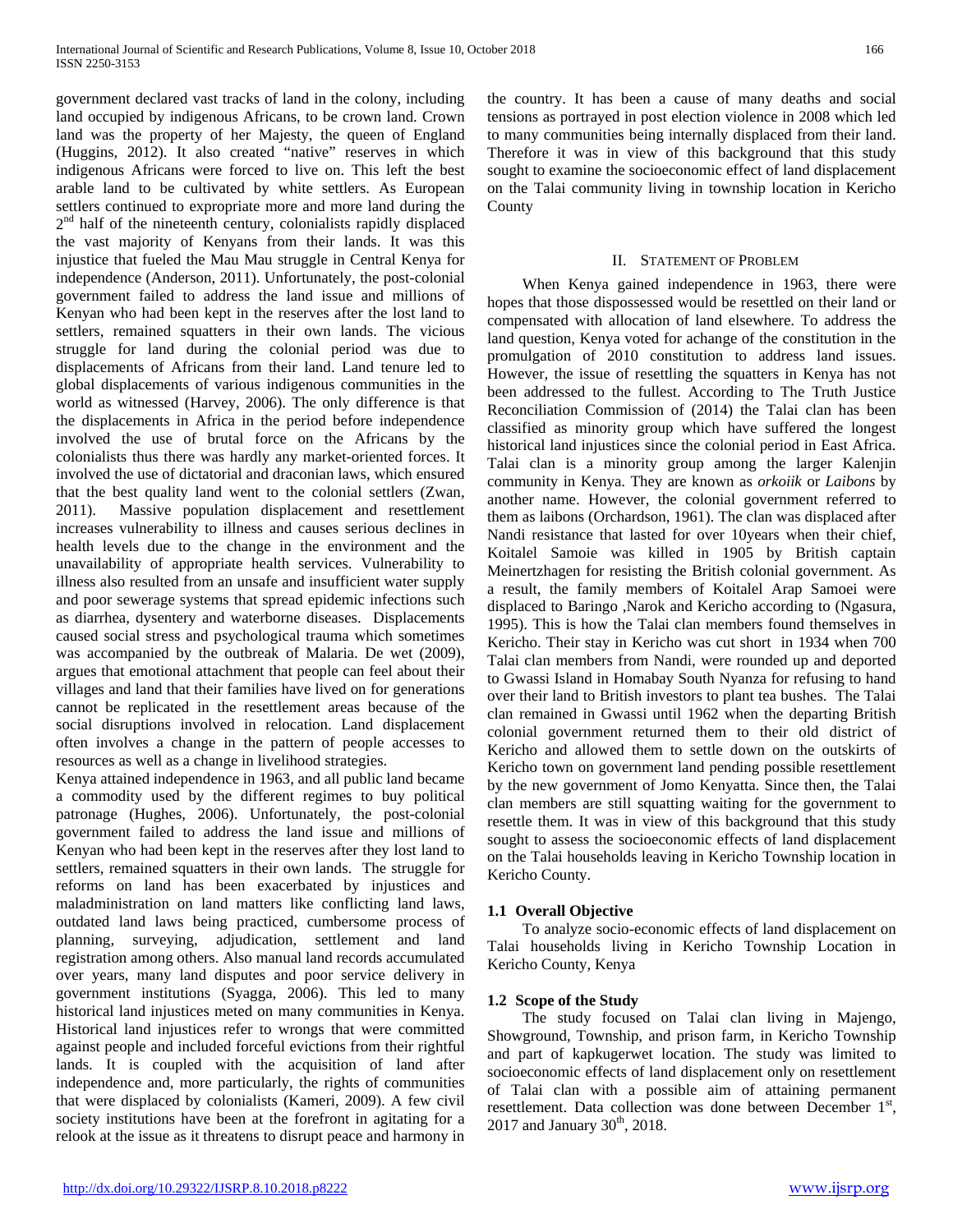# **1.4 Justification**

 In scholarly terms, there is little information pertaining to the displacement and resettlement of the Talai clan living in Kericho since colonial period. The Talai clan is one of the communities in Kenya that have experienced the longest historical land injustices. Most studies that have been done on land displacement has focused on the causes of inter -intra ethnic land conflicts missing out on historical land injustices.

Apart from contributing to existing knowledge in land conflicts, this research was deemed to be significant in the formulation of government policies on land conflicts that leads to permanent resettlement of squatters in different parts of the country. It would also reduce land conflicts caused by the landless in Kenya through formulation of land conflict resolutions

# III. LITERATURES REVIEW

 Land conflicts arise from a variety of socio-economic, cultural, environmental, demographic and political processes. Discrimination and marginalization occur when households lose economic power and fall into lower socioeconomic category than that which they occupied in their home areas. According to Cernea (2000), such socioeconomic marginalization eventually results in low self-esteem. It has been a major reason why communities clash especially on the basis of inequitable sharing of resources.Discrimination and marginalization based on ethnic grounds are particularly detrimental for displaced persons as seen in the case of the Balkans. In Croatia, some displaced persons Serb returnees in particular report facing ethnic discrimination, which they feel constraints most of them from finding a stable employment situation and thus limits livelihoods opportunities (Toal & Carl, 2011).

 In Russia, discrimination against ethnic Chechens in particular and people from the Caucasus, in general, is longstanding. Ethnic Chechens have met discrimination with respect to access to employment and to housing opportunities in the private sector, thus reducing their livelihood opportunities. Reportedly, instances in which Chechens have been denied a job based on ethnic grounds are common. According to a recent study, displaced Chechens living in other parts of the Russian Federation mainly find an employment in the informal sector, which prevents them from enjoying equal rights, access to benefits and a sustainable source of income (IDMC, 2008). According to De wet (2009), the challenge surrounding resettlement includes physically displaced people which he argues that emotional attachment that people can feel. He argues that emotional attachment that people can feel about their villages and land that their families have lived on for generations cannot be replicated in the resettlement areas because of the social disruptions involved in relocation. Resettlement often involves a change in the pattern of people accesses to resources as well as a change in livelihood strategies. Specifically, such change occurs in patterns of land use, land tenure access to grazing land in rural areas and high transport costs and higher prices in urban areas because as they resettled far away from marketplaces or workplaces (Anderson, 2011).

 Peters (2009), moots that, morbidity and mortality is a common feature that affects resettlement. Massive population displacement and resettlement increases vulnerability to illness

and causes serious declines in health levels due to the change in the environment and the unavailability of appropriate health services. Vulnerability to illness also results from an unsafe and insufficient water supply and poor sewerage systems that spread epidemic infections such as diarrhea, dysentery and waterborne diseases. Displacements causes' social stress and psychological trauma are sometimes accompanied by the outbreak of relocation. Related illness infants, children and the elderly are affected disproportional (Cernea, 2000).

 According to Kibugi (2011), income is a leading indicator of socioeconomic disparities that is regarded as a crucial factor associated with social conflict and political instability. Social and economic inequalities have been used in different contexts to mean different things. Mulemi (2010), defines economic inequality as inequalities in access to use of land ownership of assets financial, human social or natural resources and inequalities in income levels and employment opportunities. Boone (2012), explains socioeconomic in horizontal and vertical inequalities. According to Boone, Horizontal inequalities are inequalities that exist between culturally defined groups while vertical inequalities exist between individuals. However, both horizontal and vertical affect all individual welfare hence intersection between the vertical and horizontal inequalities.

# **2.1 Relative Deprivation Theory**

 This study was guided by relative deprivation theory which focuses on socioeconomic inequality. Lerche, (2013) assert that if people perceive that there is a gap between what they are currently getting and what they deserve to get, it creates discontentment or a conflict. There is a general feeling that the society owes them what they have been deprived. This theory was used by Atuahene, (2009) and Appendini, (2001) to explain that, if the gap is too big for a reasonable group of people within a specific population, there is a likelihood that the people will rebel especially if they have been marginalized from acquiring resources especially land. According to Li, (2009) relative deprivation theory is assumed gaps between individual's value expectations and how they anticipate the value of their capabilities. The origin of the relative deprivation theory stresses the degree of the economic inequality in a community where the squatters feel they have been deprived land that belongs to them by the government or the land grabbers (Levien, 2013). In the case of Talai clan, they allude that they have been deprived land since colonial period and unfair displacement from their ancestral land. The variable economic inequality may not necessarily comprise the poor on one side and the rich on the other. It includes those who are rich on one side and those who are extremely rich on the other. Chakravorty, (2013) emphasizes that, the element of poverty and the degree of poverty is not directly linked to an occurrence of violence in communities. A conceptional framework guided by relative theory has been analyzed whereby the independent variable which is socioeconomic effect. The dependent variable in this study is resettlement of the Talai households. However, the independent variable cannot be achieved because there interveening variables which affect permanent resettlement of the Talai clan such as corruption, various land polices and land grabbing among others. However, this paper would not dwell on intervening variables.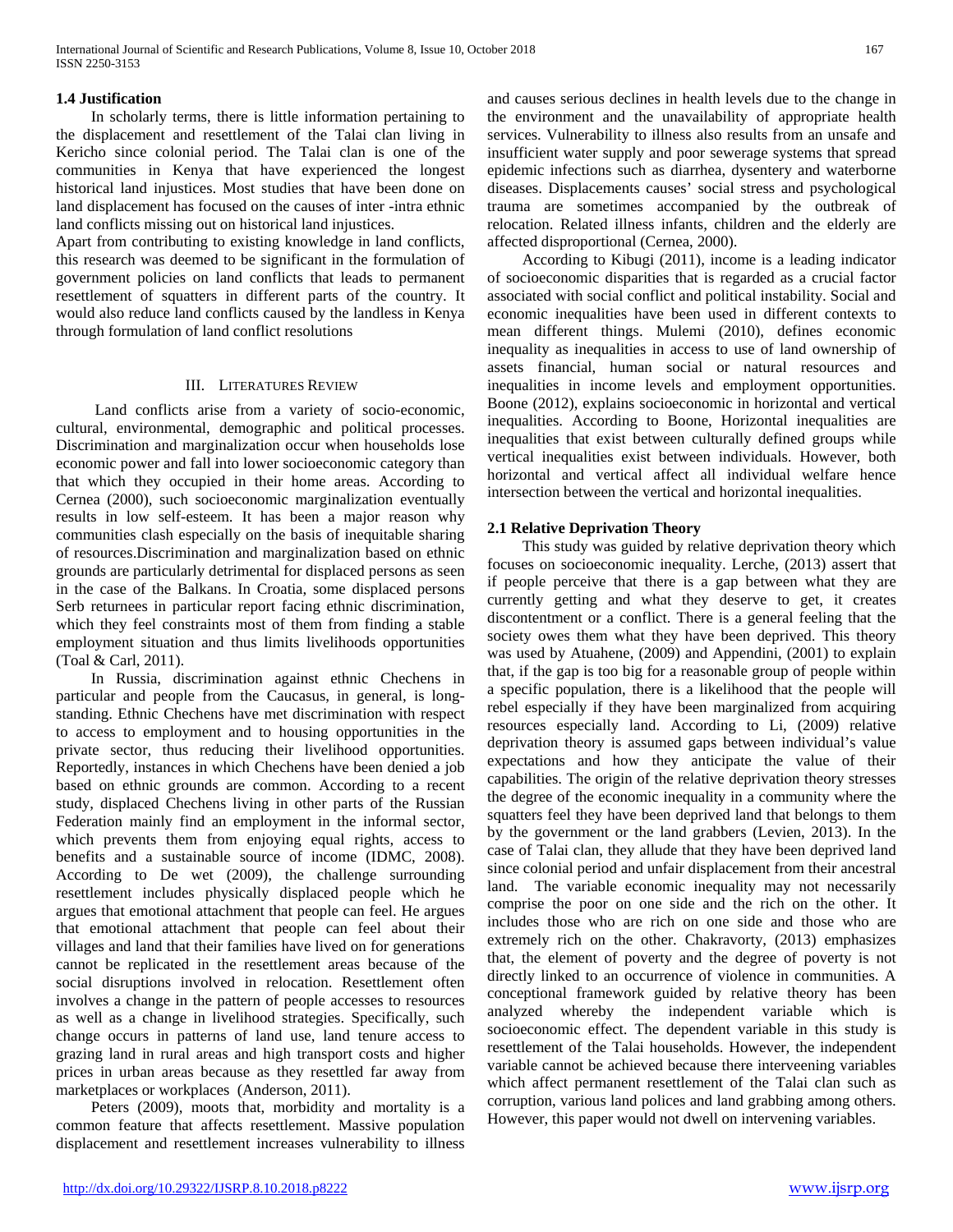

# **Figure 2:1 Conceptual Framework Showing Interaction of Variables Source: Researcher, 2018**

#### IV. RESEARCH DESIGN

 The study adopted a descriptive survey research design. The descriptive research design was appropriate for it was a fact finding. According to Rea & Parker, (2012), descriptive research has the capacity to describe the present status of a phenomenon, determining the nature of prevailing circumstances, practices and institutions and seeking an accurate description of activities.

#### **3.1 Study Area**

 The study was conducted in Kericho County in Majengo in Kericho Township location. The County covers an area of 3,224.9km. The study population as per KNBS (2009) was 5,525. The study focused on Talai clan found in Kericho County.

#### **3.2 Data Collection Methods and Instruments**

 The researcher used both primary and secondary data. Different research instruments were used for the complementary purpose. This ensured a triangulation approach to data collection. Primary data were collected through the use of semi-structured, self-administered standard questionnaires which were used to elicit both qualitative and quantitative data. An interview guide was used during the unstructured in-depth interviews between the researcher and key informants.

#### **3.4 Ethical Considerations**

 Fraenkel &Wallen, (2006) point out that the term "ethics" in research refers to questions of what is right and wrong in relation to conducting a particular study or carrying out certain procedures so that the researcher is clear on whether there is some kind of studies that should not be conducted. According to Leedy & Ormrod (2005), most ethical issues in research fall into one of four categories: protection from harm, informed consent, right to privacy and honesty with professional colleagues. The researcher safeguarded against these ethical issues by putting a number of relevant measures in place.

## V. FINDINGS

**4.1 Household Size of Talai clan**

 In order to determine how many Talai members exist in every household, the respondents were asked to indicate in the questionnaires how many family members lived in one house. Results are summarized in Table 4.1

#### **Table 4.1: Talai Household Size**

| Size of Talai Households Frequency |     | Percentages |  |
|------------------------------------|-----|-------------|--|
| $0 - 3$                            | 45  | 15.0        |  |
| $4 - 6$                            | 154 | 51.0        |  |
| $7-10$                             | 75  | 25.0        |  |
| More than 10                       | 26  | 9.0         |  |
| Total                              | 300 | 100.0       |  |

## **Source: Researcher, 2018**

 Table 4.1 indicated that 45 (15%) had between 0-3 people while 154(51%) had between 4-6 occupants. Another 75(25%) had between 7-10 members while a paltry of 26(9%) had more than 10 occupants. These results indicate that there were high numbers of people in Talai households. The results are in tandem with KISIP programme impact assessment report which puts an average household size at 4-6 persons per house in Talai settlement area. The many members in a household can also be attributed to cultural practices where relatives are accorded hospitality in form of extended family. A family that comprised of many individuals is vulnerable to displacement and suffered a higher level during resettlement than that of fewer individuals. Findings by Kasanga & Kwapong, (2011) concur with this, that the higher the households size, the lower the social status and the higher the number of people affected by displacement or resettlement. On the contrary, this may not be necessarily the case as the study established that households with many more members would easily cope with the provision of labour and manpower as casual labourers in multi-national tea plantations and construction sites. This study found out those with many members benefited conspicuously when the squatter settlement area was subdivided into plots. The many the family members, the many the plots allocated to the Talai households.

 The FGDs revealed that many households stayed with relatives and many of these children are orphaned and vulnerable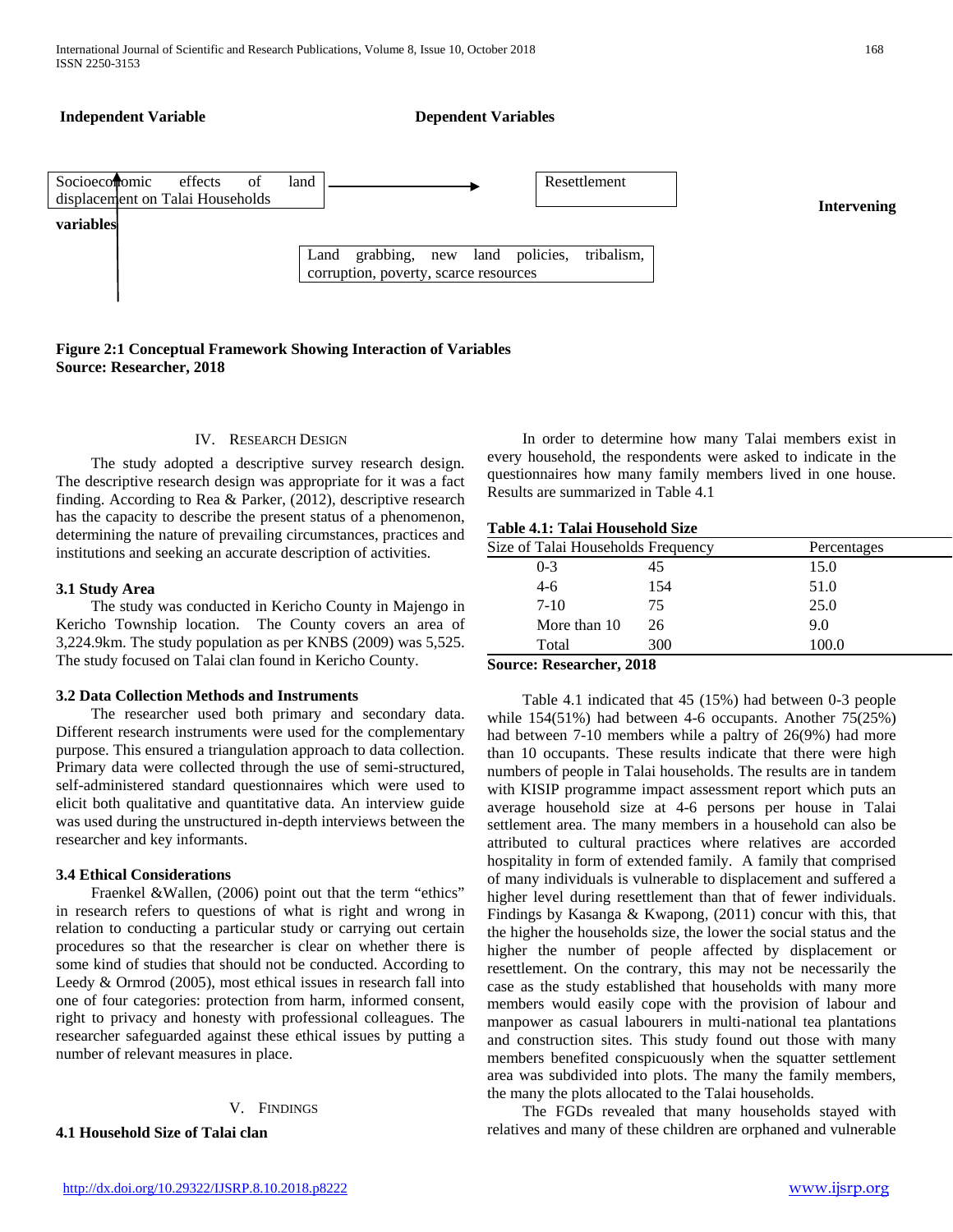to any displacement. Having a large family could also imply that family planning had not been fully embraced in this informal settlement. It can be concluded that Talai household size can affect permanent resettlement of the Talai clan. It implies that the government has to look for a big piece of land to resettle the growing Talai population once and for all.

# **4.2 Source of Income**

 A strong relationship has been observed to exist between the educational attainments of the participants and the kind of employment and occupations they were engaged in. Occupational characteristics served as the basis for assessment of income and earnings of the participants. The prospect of acquiring employment in the formal sector in Kericho town or outside is becoming increasingly remote for this group, especially for those with low levels of education. The Talai households were asked to indicate their main source of income so as to determine how being displaced has imparted on their socioeconomic life for the last over 50 years. The findings are recorded in Table 4.2

| <b>Table 4.2: Talai Source of Income</b> |  |  |  |  |
|------------------------------------------|--|--|--|--|
|------------------------------------------|--|--|--|--|

| Source of income Frequency |            | Percentages |
|----------------------------|------------|-------------|
| Farming                    | 72         | 24%         |
| Bodaboda                   | 82         | 27%         |
| Tea plucker                | 44         | 15%         |
| Employed                   | 12         | 4%          |
| Manual jobs                | 34         | 11%         |
| Domestic                   | 35         | 12%         |
| <b>Business</b>            | 21         | 7%          |
| <b>Total</b>               | <b>300</b> | 100%        |

# **Source: Researcher, 2018**

 Table 4.2 indicated that 72(24%) said they practiced farming in small scale, while 82(27%) said they earned income through driving motorcycles better referred to as *Bodaboda*, 44(15%) said they were tea puckers' in the neighborhood of Talai settlement area. Another 12(4%) were employed either by private companies in town or government civil servants, 34(11%) claimed they earned their income through manual jobs in town such as loading cement, timber among others. Another 35(12%) said they were domestic workers while 21(7%) were running their small business like kiosks and canteen. Despite, the generally low profits, the participants intimated that their trading activities allowed them to meet the everyday expenditures of the household and to fulfill their responsibilities as breadwinners of the family. This study found out that the motorcycle better known as *bodaboda* was a booming business among the youths. This study found out that the main source of income which the respondents were shy to comment on during focus group discussion was brewing and selling the local illicit brew known as *"busaa".* According to focus group discussion, the main source of income in Talai squatter settlement was sale of illicit brew which was carried out in secrecy because it is illegal according to Penal Code. The finding of this study is similar to that of Oyo, (2014) who found out that squatters living in Zimbabwe earned their living through brewing the local brew. Similarly Doshi (2010) found out that people informal areas consume too much alcohol compare to those leaving in rural base. It can be concluded that the source of income among the Talai was below poverty line and that gave the reason why they engaged in illegal brewing as a source of income.

# **4.3 Type of Housing and Vulnerability to Diseases**

 Baarta (2007) asserts that housing condition reflects the socio-economic condition of people. He also emphasizes that the housing quality is an indicator of poverty vulnerability. Respondents were asked to indicate the type of housing they lived in the results are recorded and summarized in Figure 4.1



**Figure 4.1 Type of Talai Housing Source: Researcher, 2018**

 Results in Figure 4.1 indicates that 112(38%) of the Talai family were living in corrugated iron sheets (mabati) houses, while 88(29%) lived in permanent houses. Another 90(30%) lived in mud houses while 10(3%) lived in makeshifts. This finding implies that the housing condition of the population of the Talai clan is not up to standard. The types of dwellings are good indicators of the socio-economic status of the respondents indicating that majority were resourced poor. Kasanga & Kwapong, (2009) alludes to the fact that households leaving in mud houses or makeshifts are vulnerable to diseases, displacement and eviction in the event of a land conflict while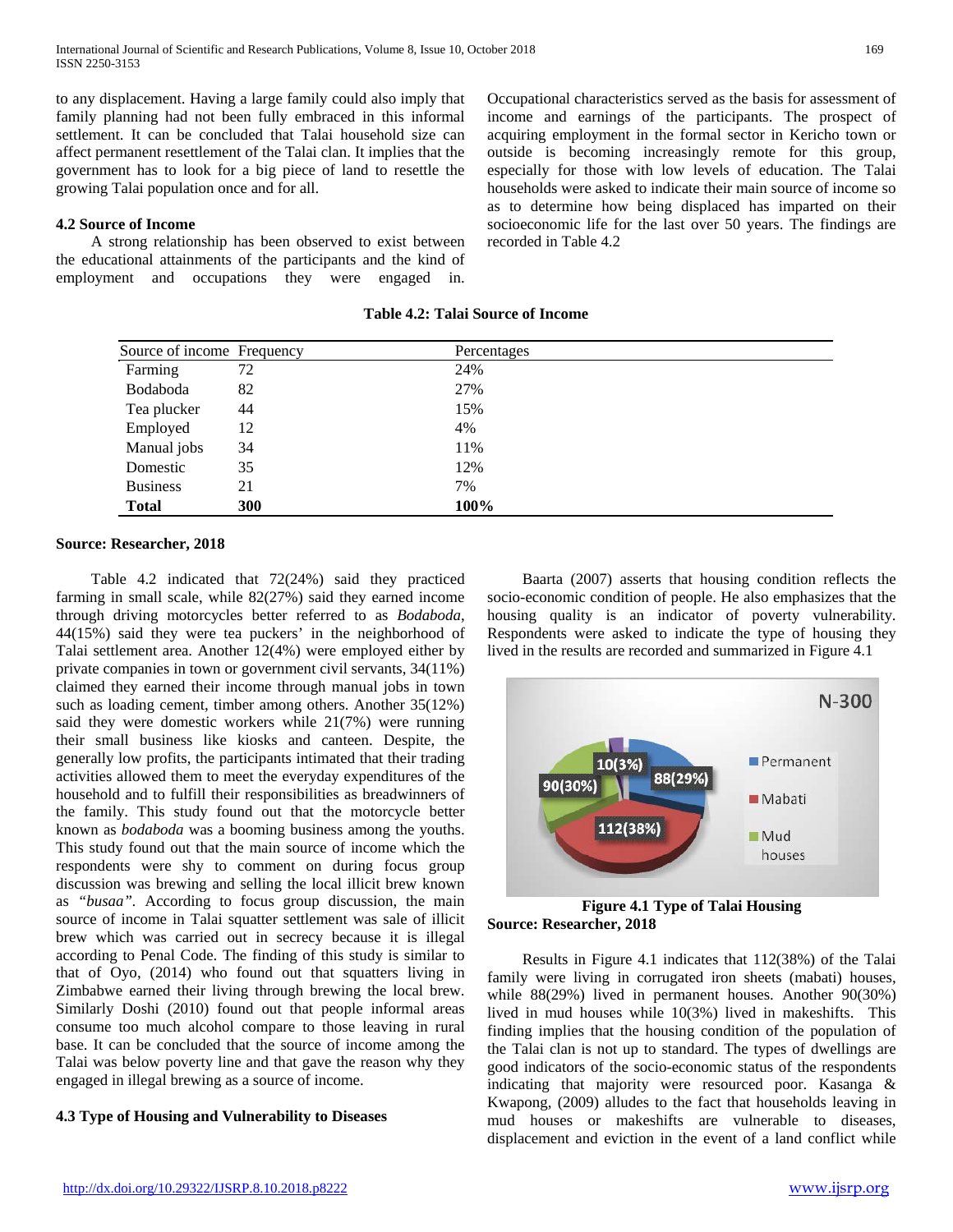those with permanent housing are more resilient to any eviction. This study established that majority of the housing occupied by Talai clan were either living in mabati house or mud house or makeshifts.

## **4.4 Psychosocial Effect on Cultural Values**

 Talai community, the displaced households by the colonial government in 1934 had developed a set of feelings and networks about among the Kipsigis as a geographic and cultural location that emotionally bounded them as one community. Displacement interrupted the feelings of security, belonging and esteem associated with Nandi Kipsigis as their ancestral home. While Doshi (2012), observed that the aim of resettlement is to minimize the disturbance of community's routine culture, evidence from this study has shown that forced removal always shattered community cultural practices and assets in a study he carried out in the informal sector in Mumbai-India. For example, the cultural relationship between Talai Kipsigis was bounded on mutual help mechanisms under the trusteeship of (Orkoiyot) system. Their exited cultural mobilization of labour through various forms of "*morik*" (work parties) fastened the families together in their former origin in Nandi County according to (Toweett, 2009). This was partly because social connections and mutual help largely depended on mutual trust developed over staying together as a community for a long time.

 This study found out that the Talai suffered from trauma which this study observed emotions during interviews and FGDs through emotional comments and expression by shedding tears. This study found out that their culture has been violated in cases where sons and daughters, including wives in a polygamous family, were forced to share bedrooms in their current squatter settlement because the sizes of their house comprised of one or two bedrooms. According to Deinniger, (2012), in his book *"Attachment to Place and the Representation of the Life Course by the Elderly*" he alludes that the displaced are normally attached to their original home to an extent of willing to die than be taken to a new area. Globally, according to Koen (2012) in a study, he carried out in Eastern Congo on displaced families. Koen found out that Psychosocial cultural disruption of involuntary displacement always inflicts psychological mental torture on the displaced. Even more damaging is the case of forced displacement dispossession and resettlement according to (Oliver, 2009). It can be concluded that Talai has suffered cultural erosion since displacement and squatting is not part of the Kalenjin culture (Toweett, 1979).

#### **4.5 Access to Credit for Development**

 Credit is borrowed funds with special repayment terms regarding interest rates, installment sizes, and repayment frequency. Individual credits may be provided to individuals on their ability to provide evidence of their capacity to repay such strong cash flows or collateral. This study sought to establish if Talai households had the economic power to access loans for development. The results are recorded in Figure. 4.2



**Figure. 4.2 Access to Credit Source: Researcher, 2018**

 The results in Figure. 4.2 revealed that 72(24%) of the respondent were able to access credit from banks, SACCOs and other government funding, 143(48%) said no while 85(28%) said they access to credit through their own personal arrangements such as "*chamas*". The respondents claimed that it was difficult for them to access bank credit because the plots the government allocated did not have titles. Even those with titles they have a challenge of getting loan guarantors. When asked whether they benefited from government funding such as Youth Fund and Uwezo fund, the youth in focus group discussion said they were discriminated when it comes to funding. In corroborating the findings, focus group discussion, had this to say

 *We have formed our own association of the Talai community where we loan ourselves up to hundred thousand Kenya shillings. We noticed we were discriminated in government funding like Uwezo and Youth Fund. No bank can give us loan for development because we do not have land security title deeds to our plots (FGD held on 17th January, 2018 at study site)*

#### VI. SUMMARY

 It was also established that socioeconomic effect of land displacement on Talai households was immense. The plot sizes allocated to the Talai clan are too small for a household of more than six children who are married with families. This study found out that 85% of the Talai households were affected by socioeconomic challenges making them vulnerable to diseases, discrimination, among others. This study established that Psychosocial trauma had affected the Talai clan since they were unable to practise their cultural factors such as burial rites, intermarriages, and initiation rites for men due to socio economic challenges . This study established they did not have where to burry their people, or where they carry out initiation rites of their young boys due to the urbanization and upgrading projects aimed at improving the informal settlement area. The effect of trauma could be expressed by shedding of tears during focus group discussion. This study established that the plot sizes allocated by the government did not have security titles exposing Talai clan to become vulnerable to plot buyers who pay fewer amounts and resell it for higher prices. Because of their level of education, accessing to employment in Kericho town requiring technocrats posed a challenge since this is a community. The size of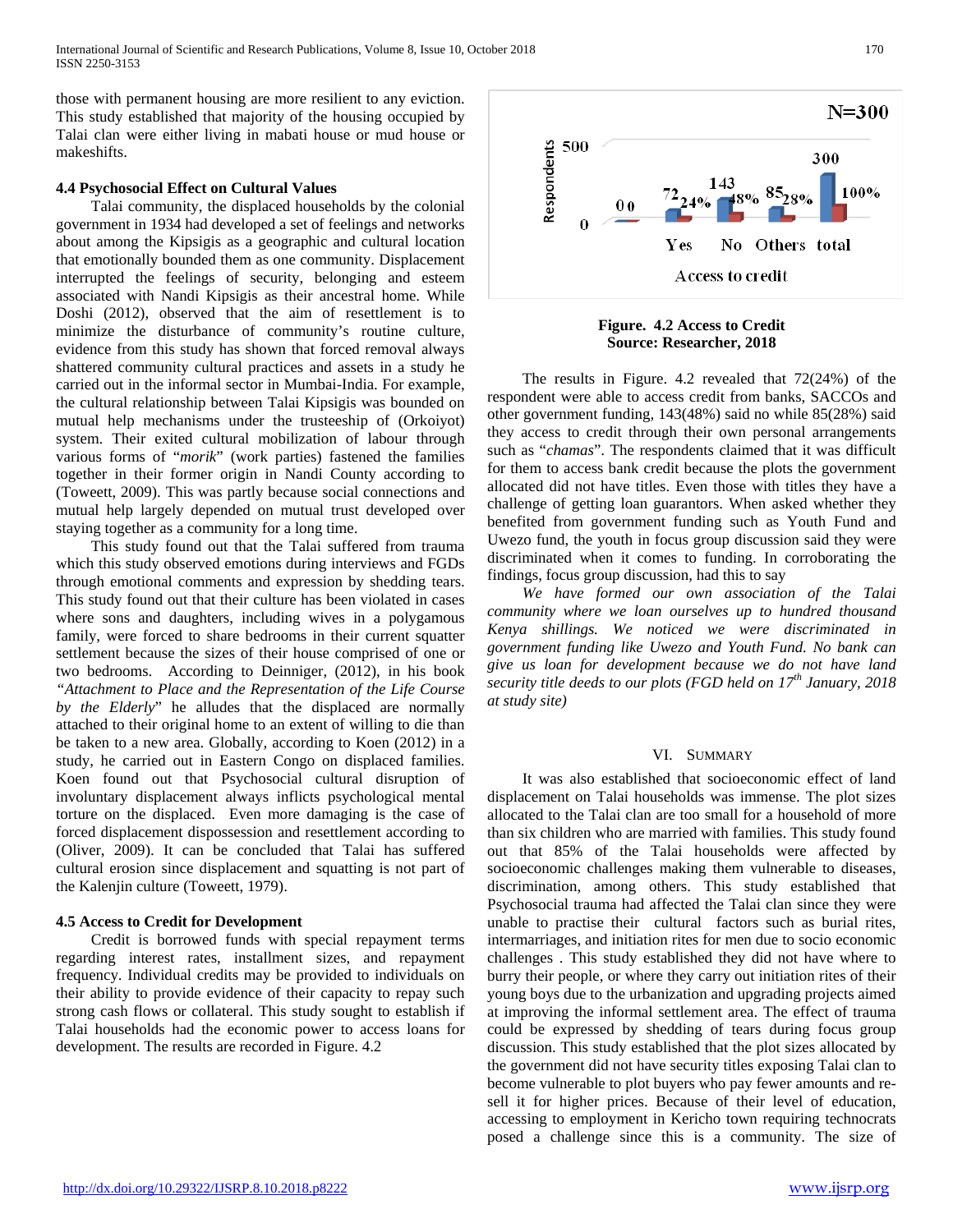households was more than 5-6 members, meaning that there was a high population of families living together in small plots.

#### VII. CONCLUSION

 The socioeconomic effects of land displacement on Talai households in squatter settlement have made the Talai become vulnerable to socioeconomic challenges ranging from source of income, titles security, and rise in the land rates, and psychosocial trauma. The current settlement has been subdivided to small plots with no tenure security. Plots sold by some Talai have led to infiltration of non Talai clan due to plots which are up for sale. Source of income is a challenge as a result they are forced to seek casual jobs in Kericho town such as loading working in constructions building and plucking tea to fend for their families while, others have turned into brewing illicit brew as a source of income.

### VIII. RECOMMENDATION

 Socio-economic effects of land displacement on the Talai households in squatter settlement, based on this there is a need for improvements in the socio-economic conditions which have multiple consequences on the livelihoods, well-being and housing conditions which were in a dilapidated state. The implications were manifested in the social and economic conditions of the affected people by their source of income, number of the households, and access to credit, waste disposal and house structures. There is need to improve housing in Talai squatter settlement area through giving them loans to construct better housing. This will empower them when they earn income from rental houses. The government should fast track and waive charges for title processing for this community since they cannot afford the fee. If they are issued with titles they are able to access financial assistance from the bank which many do not have the capacity and possession. The landless people are the poor and there is a need for the establishment of the subsidized loan-scheme to advance credit to enable them to purchase land elsewhere. The government should provide counseling services to this community because they have suffered the longest historical injustices. Counseling would promote cohesion and acceptance to move to alternative resettlement.

#### **REFERENCES**

- [1] Atuahene, B. (2009). Things Fall Apart: The illegitimacy of property rights in the context of past property thefts. Arizona Law Review. Vol.52 No.4.
- [2] Anderson, D.M. (2011). "Mau Mau in the High Court and the 'Lost' British Empire Archives: Colonial Conspiracy or Bureaucratic Bungle?", The Journal of Imperial and Commonwealth History, 39:5, 699-716, DOI: 10.1080/03086534.2011.629082
- [3] Appendini, K. (2001).Land Regularization and Conflict Resolution: The Case

of Mexico. Mexico City: FAO Rural Development Division. [Google](http://scholar.google.com/scholar_lookup?publication_year=2001&author=K+Appendini&title=Land+Regularization+and+Conflict+Resolution:+The+Case+of+Mexico)  [Scholar](http://scholar.google.com/scholar_lookup?publication_year=2001&author=K+Appendini&title=Land+Regularization+and+Conflict+Resolution:+The+Case+of+Mexico)

- [4] Boone, C. (2012). Land Conflict and Distributive Politics in Kenya. African StudiesReview.Vol55 No. 1pp 75-103[. http://muse.jhu.edu/journal/arw](http://muse.jhu.edu/journal/arw)
- [5] Cernea, M. (2000).Risks, Safeguards and Reconstructions: A Model for

Population Displacement and Resettlement. In Cernea, M and Dowell M.C (2000). Risks and Reconstruction: Experiences of Resettlers and Refugee. The International Bank for Reconstruction and Development, the World Bank, U.S.A

- [6] Chakravorty, S. (2013). The Price of Land: Acquisition, Conflict, Consequence. New Delhi: Oxford University Press
- [7] De Wet, C. (2009). Why we often go wrong in resettlement projects? In Pankhurst, A. and Piquet, F (2009). Moving People in Ethiopia: Development, Displacement and the state. East Africa series.Suffoil, UK, and New York, USA. James Correy
- [8] Doshi, S. (2012). The Politics of the Evicted: Redevelopment, Subjectivity, and

Difference in Mumbai's Slum Frontier. Antipode. 45(4), pp.844-865

- [9] Fraenkel, J. and Wallen, N. (2006). How to Design and Evaluate Research in Education. 6<sup>th</sup> edition. Boston McGraw-Hill
- [10] Huggins, C. (2012). Land tenure and tenure violent conflicts in Kenya. [www.academia.edu](http://www.academia.edu/) accessed on 10<sup>th</sup> January 2017
- [11] Hughes, L. (2006). Moving the Maasai a Colonial Misadventure, Basingstoke and NewYork. Palgrave Macmillan
- [12] IDMC. (2008). Struggling to Integrate: Displaced People from Chechnya Living

in Other Areas of the Russian Federation. Internal Displacement Monitoring Centre (IDMC), and Norwegian Refugee Council. Geneva.

- [13] Kasanga and Kwapong, (2009). The poor and land: a situational analysis of access to Land by poor land users in Ghana. A Journal of Rural Community.
- [14] Kameri, P.M. (2009). The Land Question in Kenya Legal and Ethical Dimensions. Strathmore University and Law Africa.
- [15] Kibugi, R. (2011). Governing Land Use in Kenya: From Sectoral Fragmentation to Sustainable Integration of Law and Policy. Thesis submitted to the Faculty of Graduate and Postdoctoral Studies in partial fulfillment for the Doctors of Laws (LL.D) degree, University of Ottawa Available at http://www.ruor.outtawa.ca accessed on  $27<sup>th</sup>$  June 2016
- [16] Koen, V. (2012). 'Dealing with Land Issues and Conflict in Eastern Congo": Towards an Integrated and Participatory Approach', conference proceedings for 'Dealing with Land Issues and Conflict in Eastern Congo: Towards an Integrated and Participatory Approach', Brussels, Belgium
- [17] Levien, M. (2013). "Regimes of Dispossession: From Steel Towns to Special Economic Zones." Development and Change 44(2): 381-407.
- [18] Lerche, J. (2013). "The Agrarian Question in Neoliberal India: Agrarian Transition Bypassed?" Journal of Agrarian Change Vol.13 Issue (3): 382- 404.
- [19] Leedy, P. and Ormrod, J. (2005). Practical Research: Planning Design . 8<sup>th</sup>Edition. New Jersey: Merrill Prentice Hall
- [20] Li, T. (2009). "To Make Live or Let Die? Rural Dispossession and the Protection of Surplus Populations*"*. *Antipode*, 41, pp.66-93
- [21] Manahan, M.A. (2014). Standing on Contentious Grounds: Land Grabbing, Philippine Style. Land Struggles: LRAN Briefing Paper Series no.3. [Online]. Available from [http://focusweb.org/sites/www.focusweb.org/files/LandStrugglesIII\\_LORE](http://focusweb.org/sites/www.focusweb.org/files/LandStrugglesIII_LORES.pdf) [S.pdf](http://focusweb.org/sites/www.focusweb.org/files/LandStrugglesIII_LORES.pdf)
- [22] Mulemi, B. (2010). Historical Roots of Land Related Grievances in Kenya. [www.academia.edu](http://www.academia.edu/)
- [23] Ngasura, (1995). *The Once Powerful Talai Clan*. Remaeli Publishers. Kericho
- [24] Orchardson, I.Q (1961). *The Kipsigis*. Nairobi: The Eagle Press.
- [25] Peters, P. (2009). Challenges in Land Tenure and Land Reform in Africa:
- [26] Anthropological Contributions. *World Development Journal.*Vol. 37 No. 8 1317-1325 Ramsbotham O., Woodhouse T., Miall H. (2012). *Contemporary Conflict resolution –Prevention, Management and transformation of deadly Conflicts* (3rd edition).Cambridge, UK. Polity Press
- [27] Platzky, L and Walker, C. (1984). The Surplus People: Forced Removals in